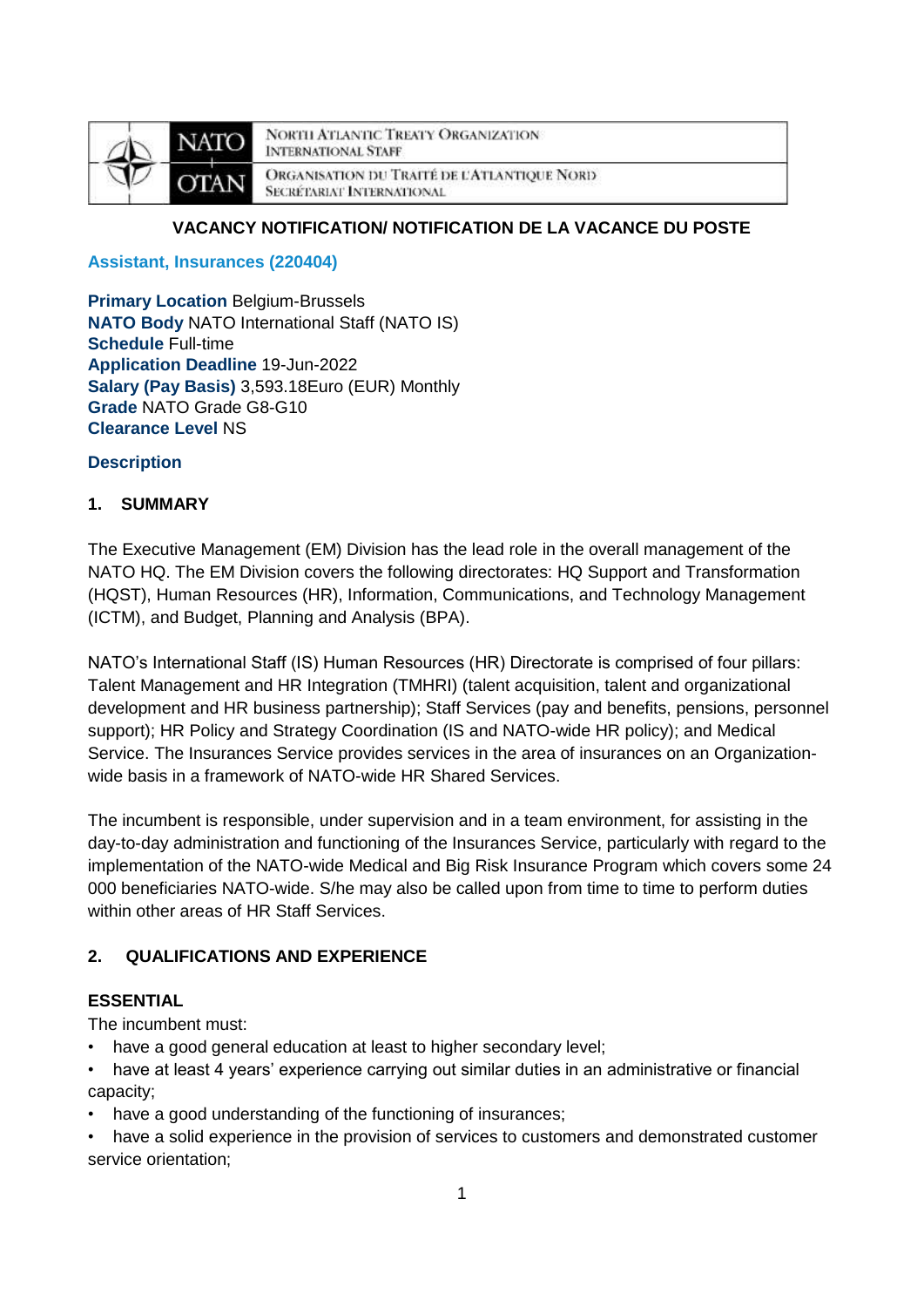- possess good communication skills;
- have the capacity to acquire a detailed knowledge of the staff regulations and, in particular, of the rules and procedures pertaining to social insurances;
- have good knowledge of the standard Microsoft Office Suite:
- possess the following minimum levels of NATO's official languages (English/French): V ("Advanced") in one; III ("Intermediate") in the other.

# **DESIRABLE**

The following would be considered an advantage:

- practical work experience in an Insurance environment;
- practical work experience in an International Organisation or a national administration;
- good drafting skills;
- strong operational knowledge of databases running in a Windows environment, such as MS Access and Excel;
- practical experience in the use of an Enterprise Resource Planning (ERP) system;
- knowledge of other NATO member country languages.

# **3. MAIN ACCOUNTABILITIES**

#### **Information Management**

Assist with the day-to-day administration and functioning of the Service; administer the office schedule; answer enquiries and incoming calls, type and format tables of figures and presentations requiring careful display, oversee the paper flow into and out of the office including retrieving and organising correspondence and documents; maintain an effective follow-up and/or reminder system for pending actions within the Service; arrange meetings and conferences; take care of travel arrangements and handle related details. Assist in the preparation of data for actuarial studies on insurance related matters. Answer enquiries from beneficiaries of the insurance contract, including active staff, temporary personnel, retirees and dependants, and from other NATO bodies. Draft meeting reports and other related documents.

#### **Knowledge Management**

Assist in the periodic review of insurance documentation; assist in the drafting of text for updates to the NATO Benefit Guide, implementing guidelines on insurance matters and other related documentation. Assist in updating the HR intranet website and preparing presentations on insurance issues. Assist in the development and delivery of information sessions on the Insurance Plan to NATO staff (NATO-wide), pre-retirees, newcomers, representatives of the Confederation of Staff Associations, Representatives of the Confederation of Retirees, etc. Assist in the development and organisation of awareness campaigns to promote medical cost containment. Assist in gathering information on the benefits in the social security systems (especially the Belgian system, which the contract uses as baseline) of various national and international authorities. Assist in carrying out benchmark studies with other International Organisations.

#### **Stakeholder Management**

Liaise and communicate with different stakeholders NATO-wide, including HR administrators, managers, beneficiaries, actuarial consultants, procurement services, and representatives of the NATO HQ Staff Association, the Confederation of NATO Civilian Staff Committees and Confederation of NATO Retired Civilian Staff Associations.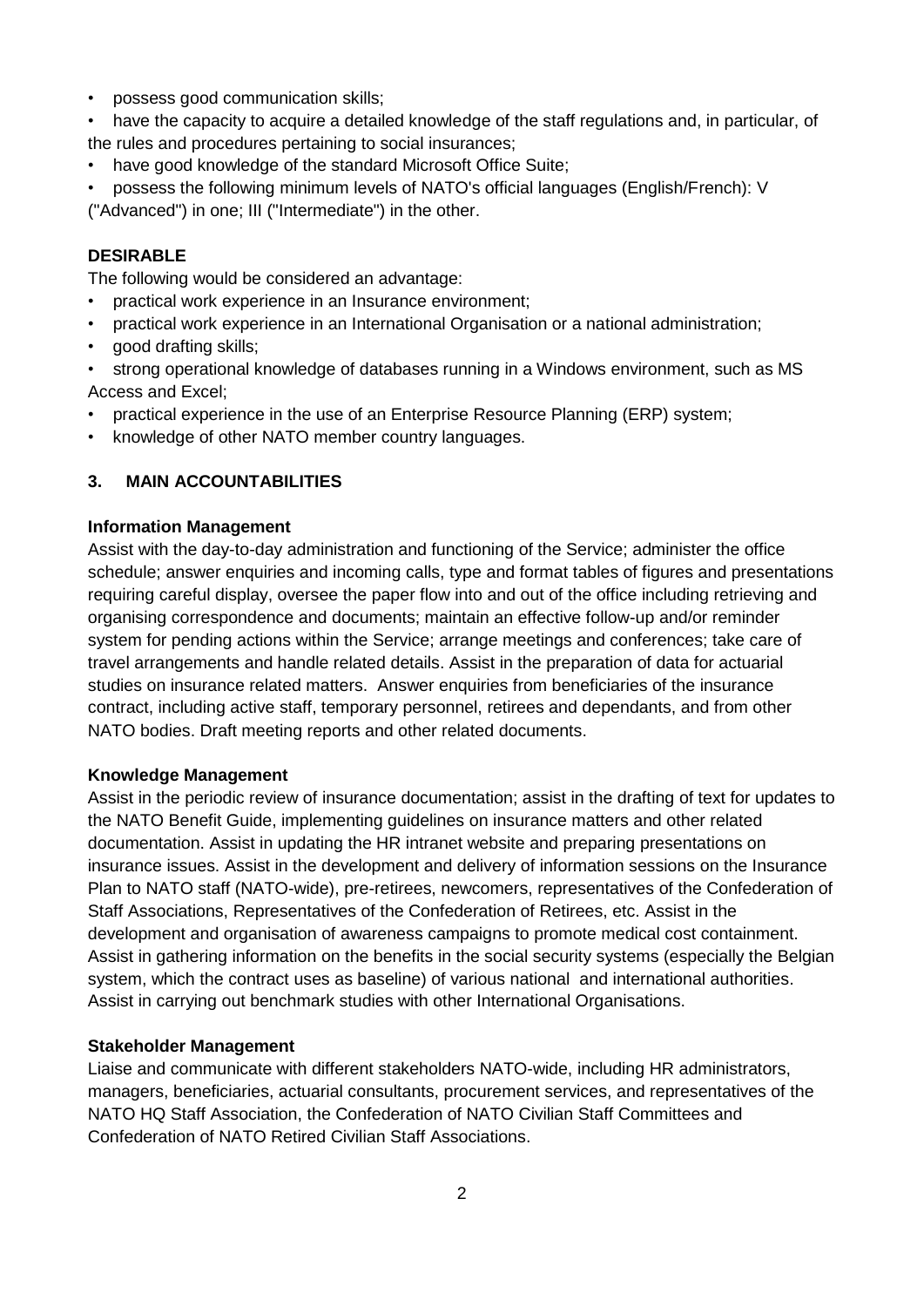## **Expertise Development**

Proactively develop skills and a thorough understanding in areas such as the NATO insurance contracts, the processes and procedures, internal and external customer oriented communications. Liaise with other staff in Staff Services to leverage knowledge. Thoroughly understand procedures, entitlements, legal implications on work accidents, professional illness, temporary incapacity, permanent incapacity, arbitrations. Contribute in a positive manner to the efficiency and effectiveness of the team.

Perform any other related duty as assigned.

# **4. INTERRELATIONSHIPS**

The incumbent reports to the Head of Insurances. S/he will liaise and communicate with different stakeholders: including HR administrators, managers, beneficiaries, actuarial consultants, procurement services, and representatives of the NATO HQ Staff Association, the Confederation of NATO Civilian Staff Committees and Confederation of NATO Retired Civilian Staff Associations. Direct reports: N/a

Indirect reports: N/a

### **5. COMPETENCIES**

The incumbent must demonstrate:

- Analytical Thinking: Sees basic relationships;
- Achievement: Works to meet standards;
- Clarity and Accuracy: Checks own work;
- Conceptual Thinking: Sees patterns based on life/work experience;
- Customer Service Orientation: Takes personal responsibility for correcting problems;
- Empathy: Reads non-verbal cues and understands meanings;
- Impact and Influence: Takes multiple actions to persuade;
- Initiative: Is decisive in a time-sensitive situation;
- Teamwork: Co-operates.

# **6. CONTRACT**

### **Contract to be offered to the successful applicant (if non-seconded): Definite duration contract of three years' duration; possibility of an indefinite duration contract thereafter**.

#### Contract clause applicable:

In accordance with the NATO Civilian Personnel Regulations, the successful candidate will receive a definite duration contract of three years, which may be followed by an indefinite duration contract.

If the successful applicant is seconded from the national administration of one of NATO's member States, a 3-year definite duration contract will be offered, which may be renewed for a further period of up to 3 years subject to the agreement of the national authority concerned. The maximum period of service in the post as a seconded staff member is six years.

Serving staff will be offered a contract in accordance with the NATO Civilian Personnel Régulations.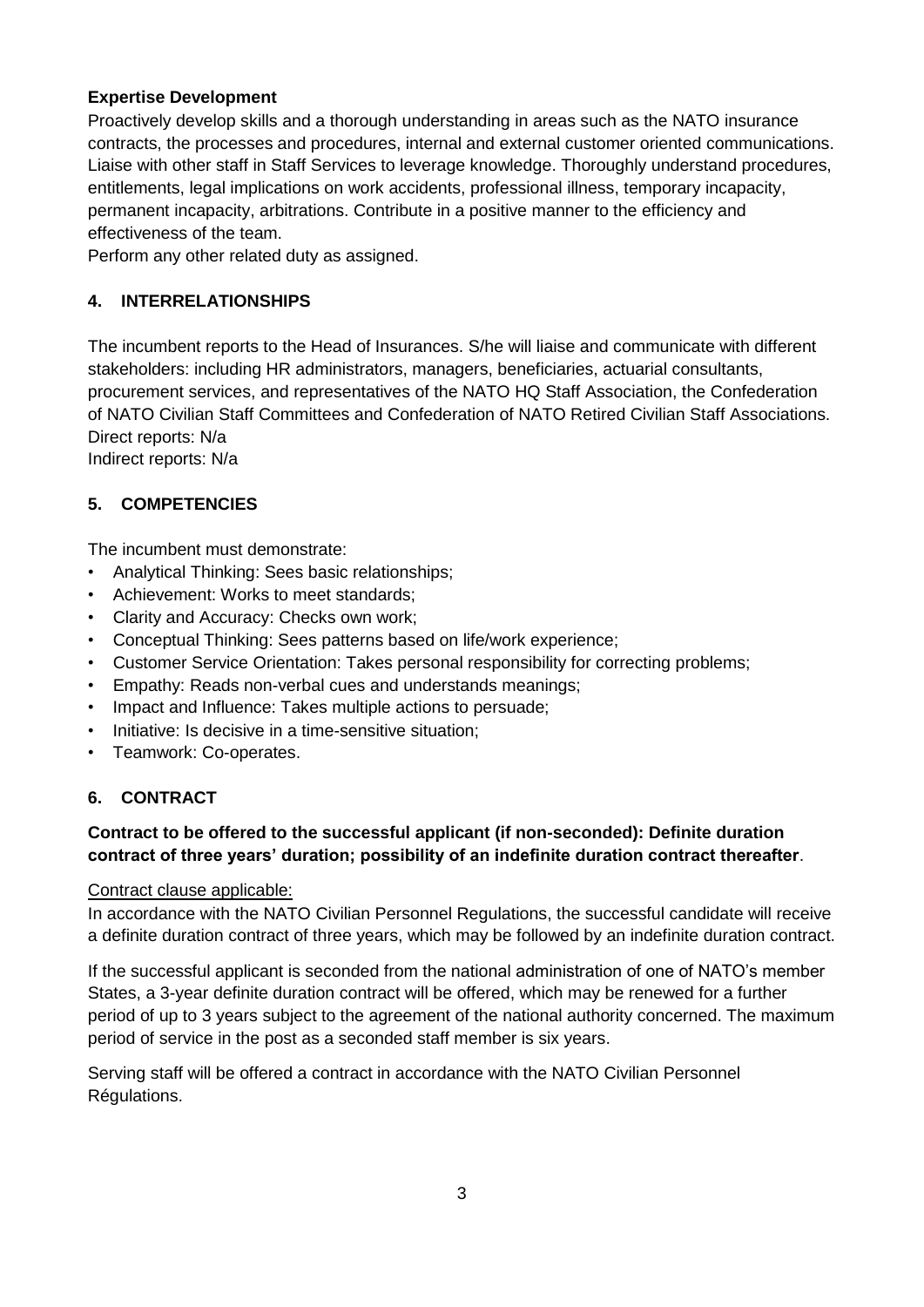NOTE: Irrespective of previous qualifications and experience, candidates for twin-graded posts will be appointed at the lower grade. Advancement to the higher grade is not automatic, and will not normally take place during the first three years of service in the post.

Under specific circumstances, serving staff members may be appointed directly to the higher grade, and a period of three years might be reduced by up to twenty four months for external candidates. These circumstances are described in the IS directive on twin-graded posts.

# **7. RECRUITMENT PROCESS**

Please note that we can only accept applications from nationals of NATO member countries. Applications must be submitted using e-recruitment system, as applicable:

- For NATO civilian staff members only: please apply via the internal recruitment portal [\(link\)](https://nato.taleo.net/careersection/1/jobsearch.ftl?lang=en);
- For all other applications: www.nato.int/recruitment

Please note that at the time of the interviews, candidates will be asked to provide evidence of their education and professional experience as relevant for this vacancy.

Appointment will be subject to receipt of a security clearance (provided by the national Authorities of the selected candidate) and approval of the candidate's medical file by the NATO Medical Adviser.

More information about the recruitment process and conditions of employment, can be found at our website (http://www.nato.int/cps/en/natolive/recruit-hq-e.htm).

# **8. ADDITIONAL INFORMATION**

NATO is committed to diversity and inclusion, and strives to provide equal access to employment, advancement and retention, independent of gender, age, nationality, ethnic origin, religion or belief, cultural background, sexual orientation, and disability. NATO welcomes applications of nationals from all member Nations, and strongly encourages women to apply.

Building Integrity is a key element of NATO's core tasks. As an employer, NATO values commitment to the principles of integrity, transparency and accountability in accordance with international norms and practices established for the defence and related security sector. Selected candidates are expected to be role models of integrity, and to promote good governance through ongoing efforts in their work.

Due to the broad interest in NATO and the large number of potential candidates, telephone or email enquiries cannot be dealt with.

Applicants who are not successful in this competition may be offered an appointment to another post of a similar nature, albeit at the same or a lower grade, provided they meet the necessary requirements.

The nature of this position may require the staff member at times to be called upon to travel for work and/or to work outside normal office hours.

The organization offers several work-life policies including Teleworking and Flexible Working arrangements (Flexitime) subject to business requirements.

Please note that the International Staff at NATO Headquarters in Brussels, Belgium is a nonsmoking environment.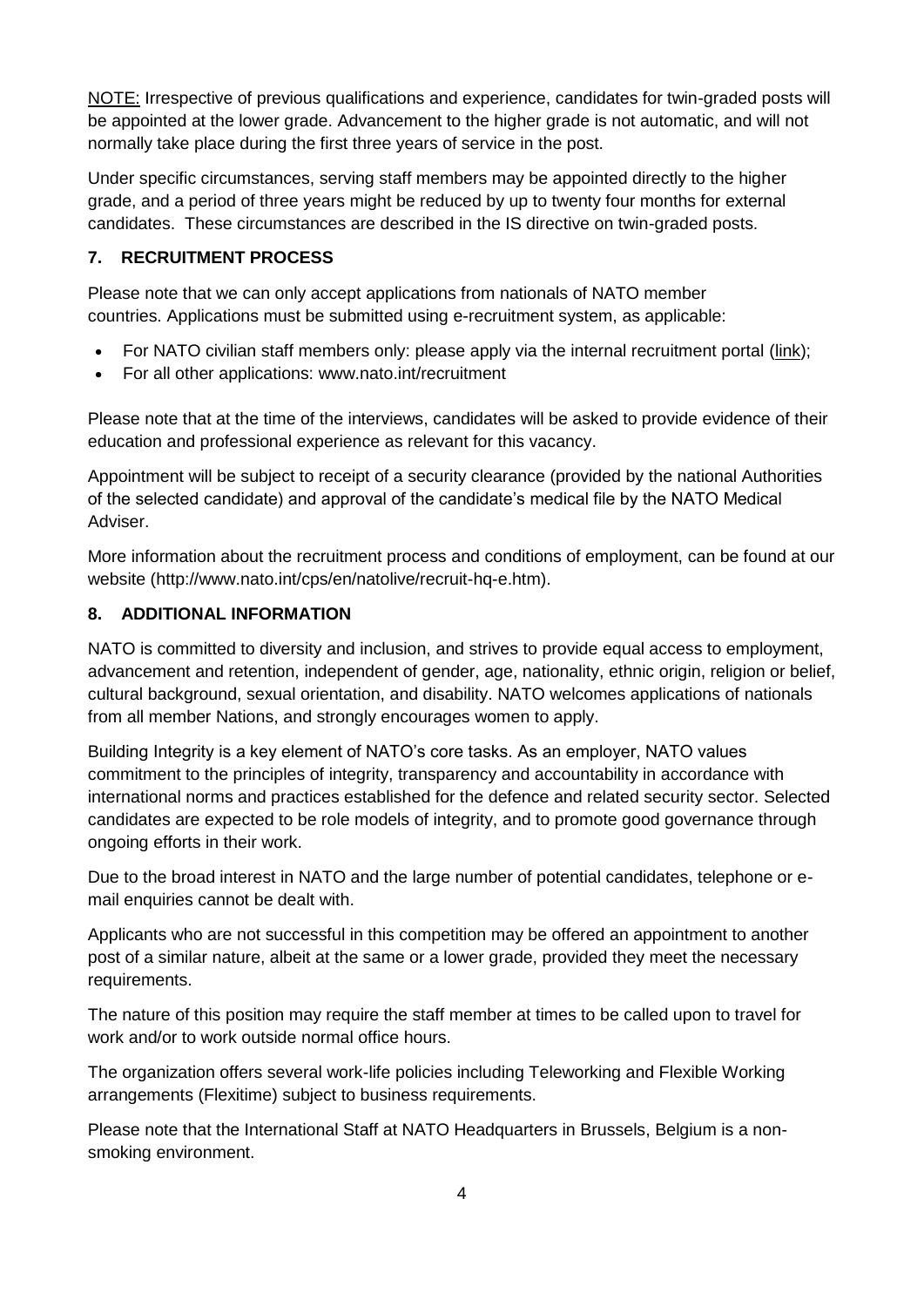For information about the NATO Single Salary Scale (Grading, Allowances, etc.) please visit our [website.](https://www.nato.int/cps/en/natolive/86790.htm) Detailed data is available under the Salary and Benefits tab.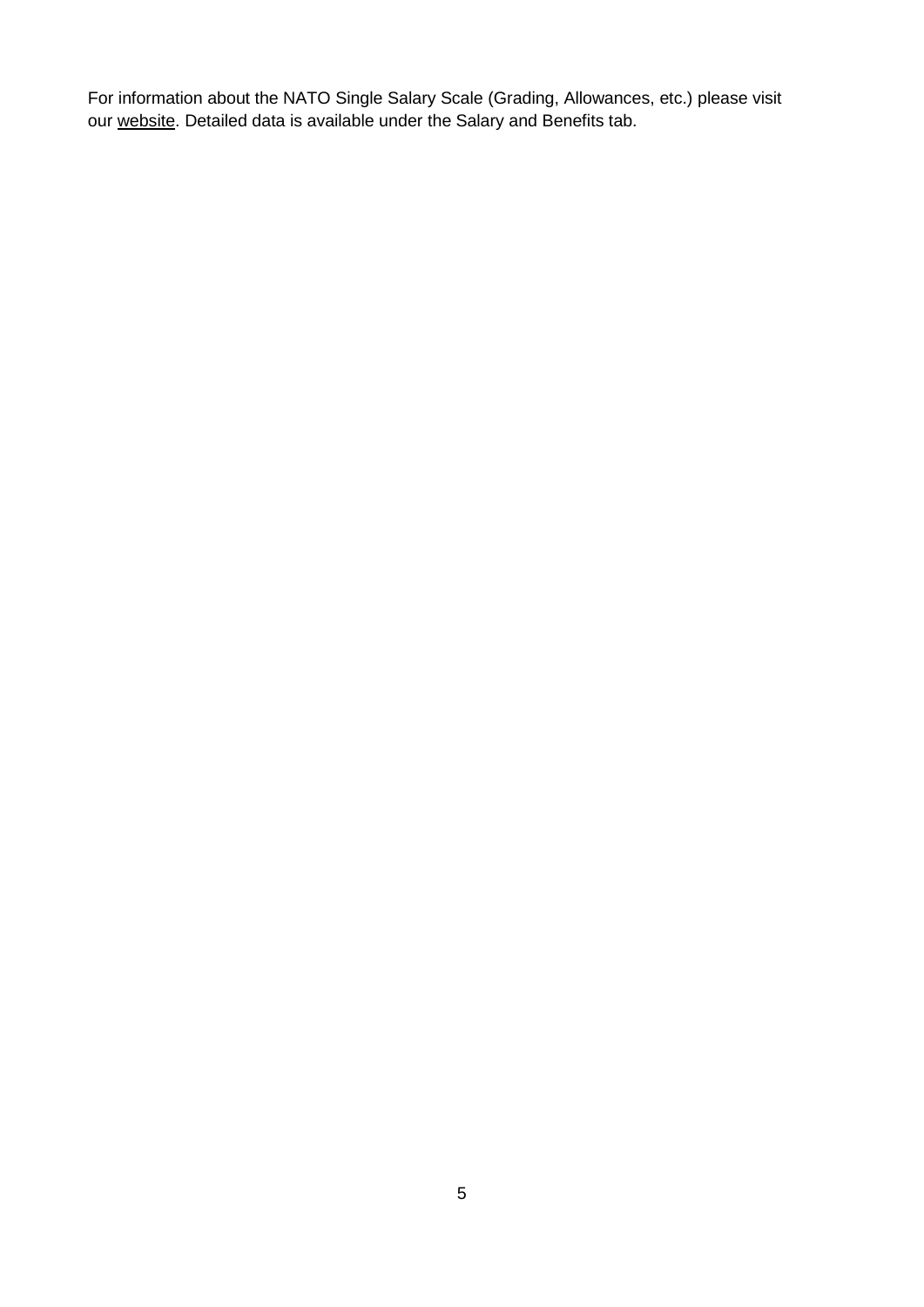# **Assistant(e) (assurances) (220404)**

**Emplacement principal** Belgique-Bruxelles **Organisation** OTAN SI **Horaire** Temps plein **Date de retrait** 19-juin-2022 **Salaire (Base de paie)** 3 593,18Euro (EUR) Mensuelle **Grade** NATO Grade G8-G10 **Niveau de l'habilitation de sécurité** NS

### **Description**

# **1. RÉSUMÉ**

La Division Gestion exécutive (EM) est responsable au premier chef de la gestion globale du siège de l'OTAN. Elle se compose de quatre directions : Soutien et transformation du siège (HQST), Ressources humaines (RH), Gestion de l'information, des communications et des technologies (ICTM) et Planification et analyse budgétaires (BPA).

La Direction Ressources humaines (RH) du Secrétariat international (SI) de l'OTAN s'appuie sur quatre piliers : Gestion des talents et intégration RH (acquisition de talents, valorisation des talents et développement organisationnel, conseil RH) ; Services Personnel (traitements et indemnités, pensions, soutien du personnel) ; Coordination de la stratégie et de la politique RH (politique RH du SI et de l'ensemble de l'OTAN) et Service médical. Le Service Assurances fournit des prestations d'assurances aux agents de toute l'Organisation dans le cadre des services RH mutualisés à l'échelle de l'OTAN.

La/Le titulaire du poste est chargé(e), au sein d'une équipe et sous supervision, de contribuer au quotidien à la gestion administrative et au bon fonctionnement du Service Assurances, s'agissant en particulier de l'exécution du programme d'assurance médicale et d'assurance gros risques pour quelque 24 000 bénéficiaires à l'échelle de l'OTAN. Elle/Il peut par ailleurs être appelé(e) à effectuer de temps en temps des tâches dans d'autres domaines relevant des Services Personnel des RH.

# **2. QUALIFICATIONS ET EXPÉRIENCE**

# **ACQUIS ESSENTIELS**

La/Le titulaire du poste doit :

- avoir une bonne instruction générale, au moins du niveau secondaire supérieur ;
- avoir au moins quatre années d'expérience dans l'exercice de fonctions similaires, dans un environnement administratif ou financier ;
- avoir une bonne compréhension du fonctionnement des assurances ;
- avoir une solide expérience de la fourniture de services à des clients et avoir fait ses preuves dans le domaine du service au client ;
- avoir de bonnes capacités de communication ;
- être capable d'acquérir une connaissance approfondie de la réglementation applicable au personnel, en particulier des règles et procédures relatives aux assurances sociales ;
- avoir une bonne connaissance des logiciels standard de la suite Microsoft Office ;
- avoir au minimum le niveau de compétence V (« avancé ») dans l'une des deux langues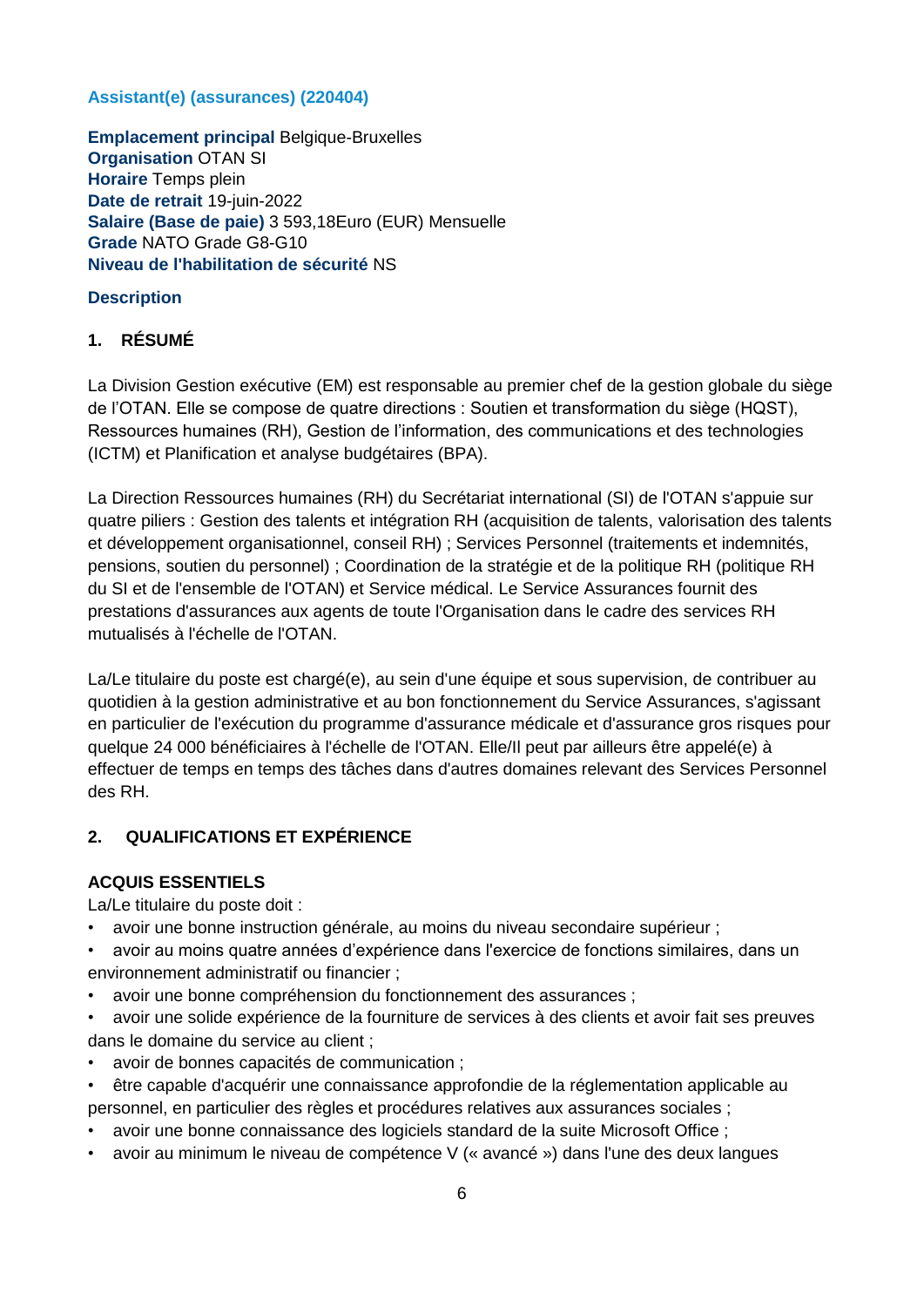officielles de l'OTAN (anglais/français), et le niveau III (« intermédiaire ») dans l'autre.

### **ACQUIS SOUHAITABLES**

Seraient considérées comme autant d'atouts :

• une expérience pratique dans le domaine des assurances ;

• une expérience pratique du travail dans une organisation internationale ou une administration nationale ;

- de bonnes aptitudes rédactionnelles ;
- une très bonne connaissance pratique des bases de données tournant sous Windows, comme MS Access et Excel ;
- une expérience pratique de l'utilisation d'un système de planification des ressources d'entreprise (ERP) ;
- la connaissance d'autres langues de pays membres de l'OTAN.

#### **3. RESPONSABILITÉS PRINCIPALES**

#### **Gestion de l'information**

Contribue au quotidien à la gestion administrative et au bon fonctionnement du Service ; gère l'emploi du temps du bureau ; répond aux demandes d'informations et aux appels téléphoniques, dactylographie et met en forme des tableaux chiffrés et des communications nécessitant une présentation soignée, contrôle le flux des documents entrants et sortants, notamment en triant et en classant la correspondance et les dossiers ; utilise un système efficace de suivi et/ou de rappel pour les mesures à exécuter au sein du Service ; organise les réunions et les conférences ; organise les déplacements et en règle les détails. Aide à la préparation des données nécessaires à la réalisation d'études actuarielles sur des questions relatives aux assurances. Répond aux demandes d'informations des bénéficiaires du contrat d'assurance, à savoir les agents en fonction, le personnel temporaire, les retraités et les personnes à charge, ainsi que d'autres organismes OTAN. Rédige des comptes rendus de réunion et d'autres documents de ce type.

#### **Gestion des connaissances**

Participe à l'examen périodique des documents relatifs aux assurances ; aide à rédiger les mises à jour du Guide des services et prestations, les directives d'application sur les questions d'assurance et d'autres documents connexes. Contribue à la mise à jour du site intranet des Ressources humaines et à la création de présentations sur des questions d'assurance. Participe à la préparation et à la présentation de séances d'information sur les assurances à l'intention du personnel (à l'échelle de l'OTAN), des préretraités, des nouveaux agents, des représentants de la Confédération des comités du personnel civil de l'OTAN, des représentants de la Confédération des associations de retraités de l'OTAN, etc. Participe à la préparation et à l'organisation de campagnes de sensibilisation en faveur de la maîtrise des frais médicaux. Aide à recueillir des informations sur les prestations des systèmes de sécurité sociale en place dans différents pays (en particulier le système belge, que le contrat utilise comme base de référence) et instances internationales. Participe à la réalisation d'études comparatives avec d'autres organisations internationales.

#### **Gestion des parties prenantes**

Se tient en liaison et communique avec les différentes parties prenantes à l'échelle de l'OTAN, à savoir les administrateurs des RH, les gestionnaires, les bénéficiaires, les consultants actuariels, le Service Achats ainsi que les représentants de l'Association du personnel du siège de l'OTAN, de la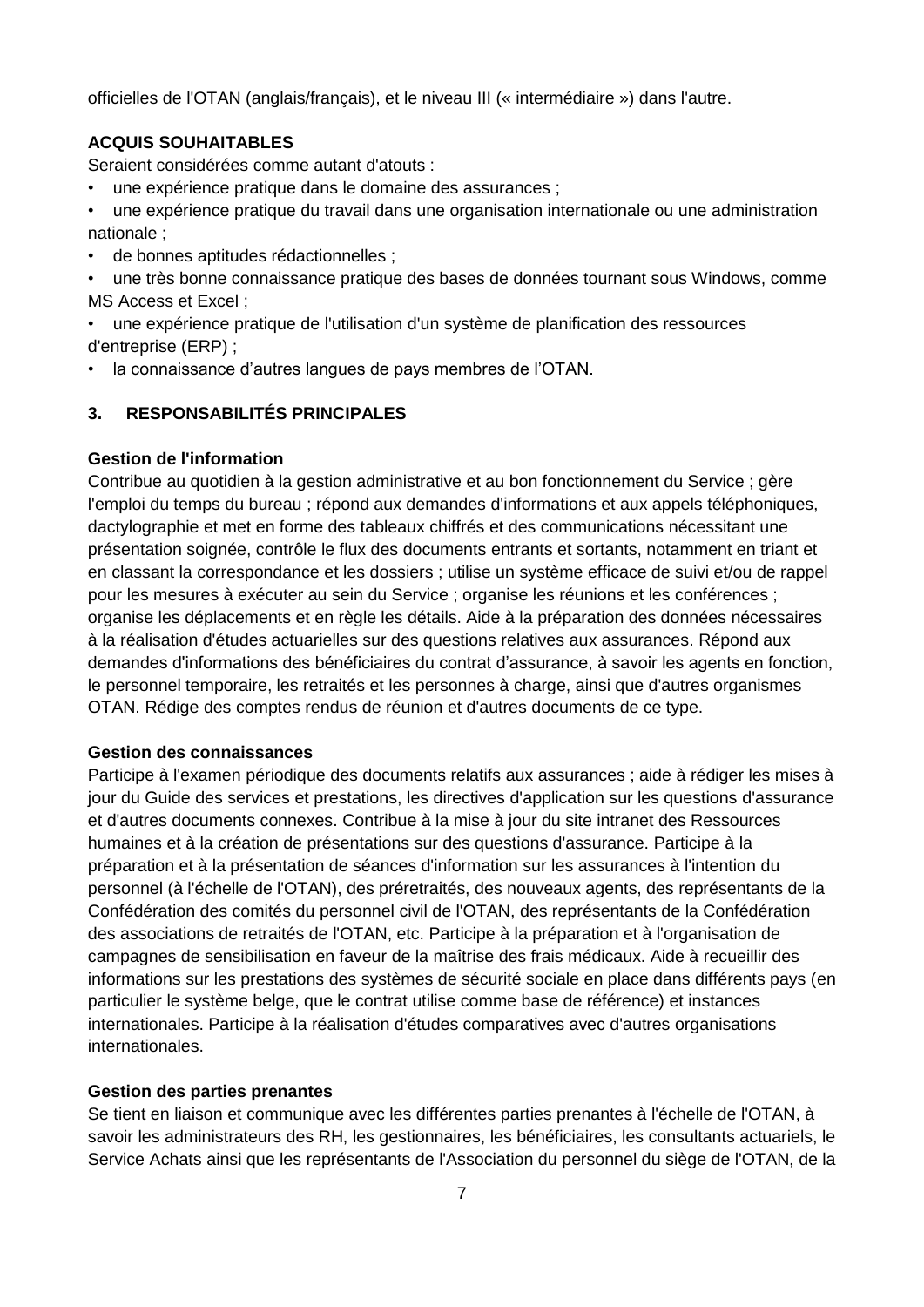Confédération des comités du personnel civil de l'OTAN et de la Confédération des associations de retraités de l'OTAN.

## **Développement de l'expertise**

Développe ses compétences de façon proactive et approfondit ses connaissances dans des domaines tels que les contrats d'assurance OTAN, les processus et les procédures ainsi que la communication avec les clients internes et externes. Se tient en liaison avec d'autres agents des Services Personnel pour développer son savoir. A une connaissance approfondie des procédures, des droits et des conséquences juridiques s'agissant des accidents du travail, des maladies professionnelles, de l'incapacité temporaire, de l'incapacité permanente et des arbitrages. Contribue de manière positive à l'efficacité et à l'efficience de l'équipe. S'acquitte de toute autre tâche en rapport avec ses fonctions qui pourrait lui être confiée.

# **4. STRUCTURE ET LIAISONS**

La/Le titulaire du poste relève de la/du chef du Service Assurances. Elle/Il se tient en liaison et communique avec les différentes parties prenantes, à savoir les administrateurs des RH, les gestionnaires, les bénéficiaires, les consultants actuariels, le Service Achats ainsi que les représentants de l'Association du personnel du siège de l'OTAN, de la Confédération des comités du personnel civil de l'OTAN et de la Confédération des associations de retraités de l'OTAN. Nombre de subordonné(e)s direct(e)s : sans objet.

Nombre de subordonné(e)s indirect(e)s : sans objet.

# **5. COMPÉTENCES**

La/Le titulaire du poste doit faire preuve des compétences suivantes :

- Réflexion analytique : discerne les relations élémentaires.
- Recherche de l'excellence : travaille dans le respect des normes.
- Clarté et précision : vérifie son travail.

• Réflexion conceptuelle : discerne les constantes entre situations sur la base de l'expérience privée/professionnelle.

- Souci du service au client : s'engage personnellement à résoudre les problèmes.
- Empathie : détecte les indices non verbaux et en comprend la signification.
- Persuasion et influence : prend différentes mesures à des fins de persuasion.
- Initiative : fait preuve de décision dans les situations où il faut agir sans attendre.
- Travail en équipe : coopère.

# **6. CONTRAT**

# **Contrat proposé (hors détachement) : contrat d'une durée déterminée de trois ans ; qui pourra être suivi d'un contrat de durée indéterminée.**

#### Clause contractuelle applicable :

Conformément au Règlement du personnel civil de l'OTAN, la personne retenue se verra offrir un contrat d'une durée déterminée de trois ans, qui pourra être suivi d'un contrat de durée indéterminée.

Si la personne retenue est détachée de l'administration d'un État membre de l'OTAN, elle se verra offrir un contrat d'une durée déterminée de trois ans, qui, sous réserve de l'accord des autorités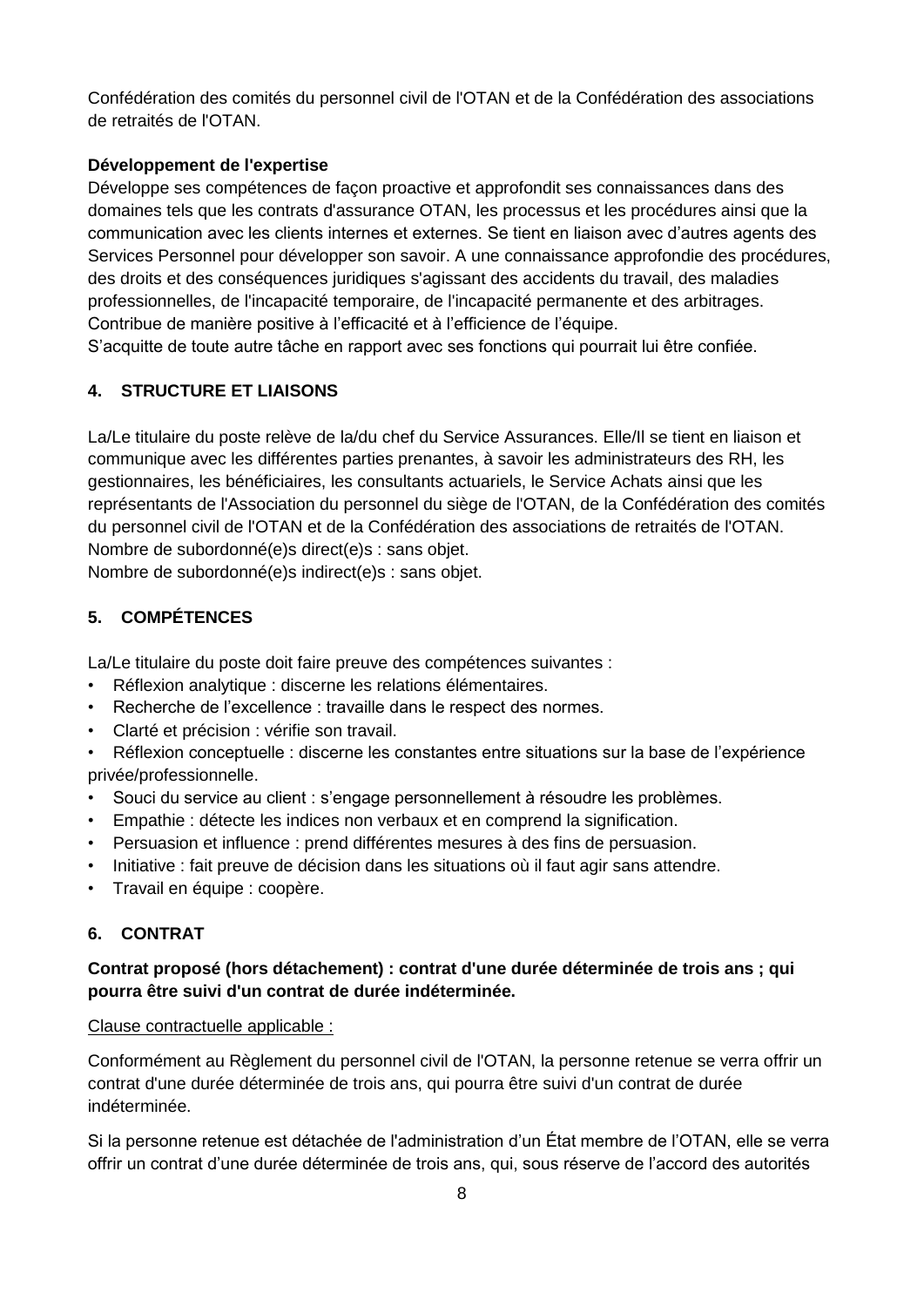nationales concernées, pourra être reconduit pour une période de trois ans maximum. À ce poste, la durée de service d'un agent détaché n'excède pas six ans.

Les agents en fonction se verront offrir un contrat conforme aux dispositions du Règlement du personnel civil de l'OTAN.

**NOTE:** Quelles que soient leurs qualifications et leur expérience, les candidat(e)s retenu(e)s pour un poste à grade jumelé sont nommé(e)s au grade le moins élevé. La promotion au grade le plus élevé n'est pas automatique et n'est en principe pas accordée au cours des trois premières années passées dans le poste.

Lorsque certaines conditions sont réunies, l'agent en fonction peut être nommé immédiatement au grade le plus élevé, et la période de trois ans peut être réduite, d'un maximum de vingt-quatre mois, pour les candidat(e)s externes. Ces conditions sont décrites dans la directive du Secrétariat international relative aux postes à grades jumelés.

# **7. PROCESSUS DE RECRUTEMENT**

On notera que seules les candidatures de ressortissant(e)s de pays de l'OTAN pourront être acceptées.

Les candidatures doivent être soumises via l'un des liens suivants :

- Pour les membres du personnel civil de l'OTAN seulement : veuillez postuler via [le portail](http://nato.taleo.net/careersection/1/jobsearch.ftl?lang=en)  [interne de recrutement](http://nato.taleo.net/careersection/1/jobsearch.ftl?lang=en) ;
- Pour tous les autres candidats : www.nato.int/recruitment

Veuillez noter : Au moment des entretiens, les candidat(e)s seront invité(e)s à présenter des justificatifs de leur formation et de leur expérience professionnelle pertinentes pour ce poste.

La nomination se fera sous réserve de la délivrance d'une habilitation de sécurité par les autorités du pays dont le/la candidat(e) retenu(e) est ressortissant(e) et de l'approbation de son dossier médical par le/la médecin conseil de l'OTAN.

Pour plus d'informations concernant le processus de recrutement et les conditions d'emploi, veuillez vous référer au site suivant. http://www.nato.int/cps/en/natolive/recruit-hq-e.htm.

# **8. INFORMATIONS COMPLÉMENTAIRES**

L'OTAN est déterminée à promouvoir la diversité et l'inclusion, et elle s'attache à assurer l'égalité de traitement en matière d'emploi, d'avancement et de fidélisation indépendamment de toute considération liée au genre, à l'âge, à la nationalité, à l'origine ethnique, à la religion ou aux croyances, à la culture, à l'orientation sexuelle, ou au handicap. L'Organisation examinera les candidatures de ressortissant(e)s de tous les pays membres, et encourage vivement les femmes à postuler.

Le développement de l'intégrité est un élément clé des tâches fondamentales de l'Alliance. En tant qu'employeur, l'OTAN attache une grande importance au respect des principes d'intégrité, de transparence et de redevabilité, conformément aux normes et aux pratiques internationales établies pour le secteur de la défense et de la sécurité s'y rapportant. Les candidat(e)s sélectionné(e)s doivent être des modèles d'intégrité et s'employer en permanence à promouvoir la bonne gouvernance dans le cadre de leur travail.